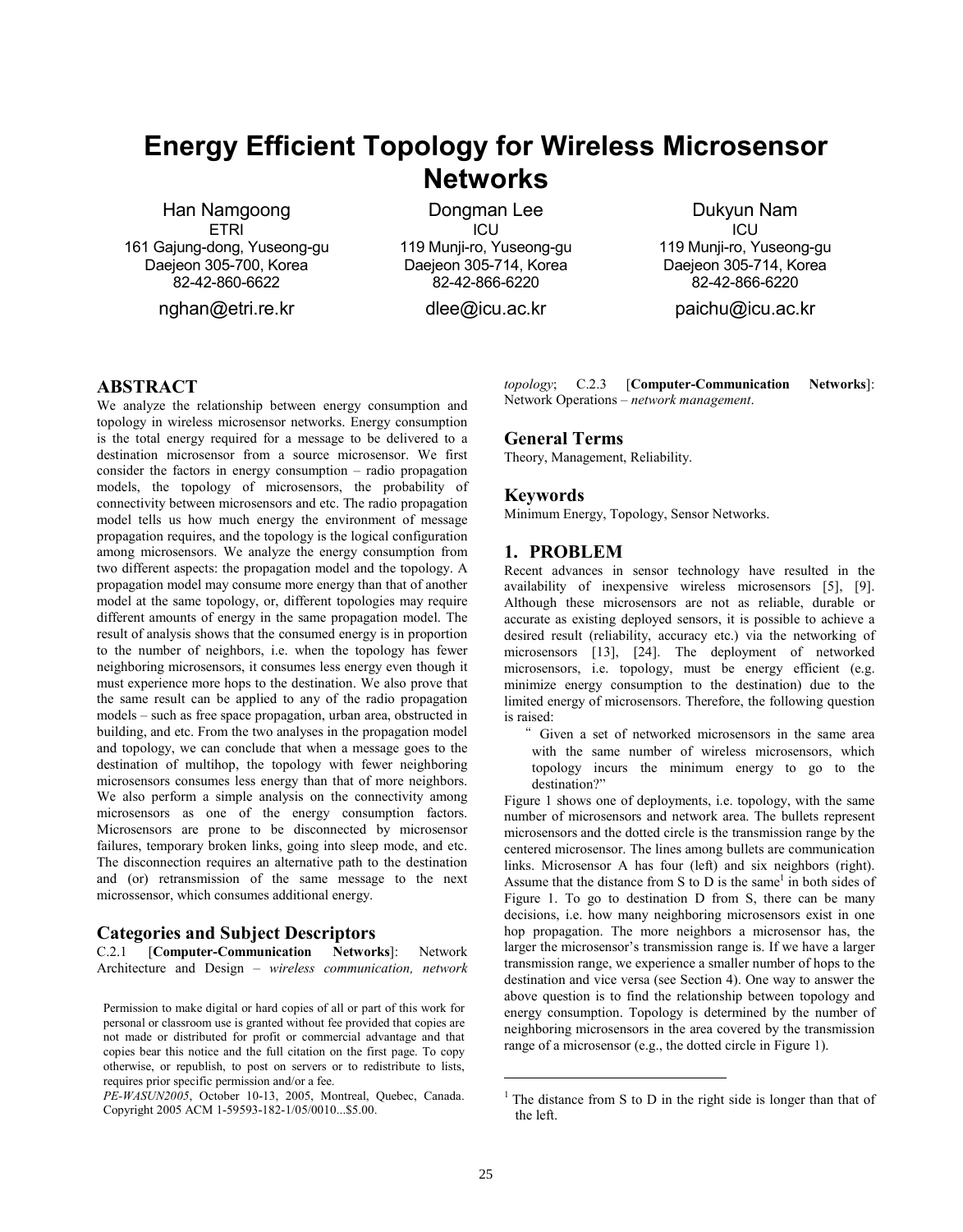

**Figure 1. Two topologies of four and six neighbors.** 

The larger the transmission range of a microsensor is, the more neighbors the microsensor has. The more neighbors a microsensor has, the more energy it consumes. A larger transmission range can be prepared using larger transmission energy [19]. A microsensor network with a larger transmission range also consumes more energy than that with a smaller transmission range because the larger number of neighbors requires more energy to receive messages.

In this paper, we analyze the relationship between energy consumption and topology. The analysis proves that the consumed energy is in proportion to the number of neighbors; i.e. when the topology has fewer neighboring microsensors, it consumes less energy even though it has to experience more hops to the destination. We perform another analysis on the connectivity among microsensors as one of the energy consumption factors. Disconnections to the destination require searches of alternative paths and (or) retransmission of the same message to the next microsensor, which consumes additional energy. In Section 2, we describe related work. Section 3 represents the factors of energy consumption and the connectivity analysis in Section 4. In Section 5, the energy consumption analysis includes three analyses from different aspects: the propagation model, the topology, and the connection probability. Section 6 discusses very briefly the energy required to react the network partition. Our conclusions and future work are presented in Section 7.

## **2. RELATED WORK**

Many researches have been focused on energy efficiency in various aspects but not on the relationship between energy consumption and topology. For instance, communication protocols focus on 1) optimizing the number of hops [14], [15]; 2) the number of communication messages [3], [22], [14], [15]; 3) the minimization of transmission energy [3], [22]; and 4) load balancing by dynamic assignment of cluster heads [18]. The consumed energy for transmitting a message from a source to a destination can be reduced by dividing a distance into several shorter ones [6]. This approach is called a multihop. However, the shorter distance causes another problem – more relays to the same destination, which in turn dissipate more energy than the longer distance. Many multihop routing protocols [12], [7], [17] are referred to as energy-efficient since they adopt reduced transmission ranges and require a lower number of hops. Clearly they save energy on the one hand; but on the other hand, they have the potential to save much more energy through the consideration of the topology.

Topology management schemes such as SPAN [8] and GAF [25] have been proposed in multihop routing and both exploit network density for energy saving. In SPAN [8], a partial set of microsensors builds a virtual backbone and non-backbone microsensors go into sleep mode more frequently for energy saving. Backbone microsensors are replaced by non-backbone

ones when their energy consumption reaches a threshold. Geographic Adaptive Fidelity (GAF) [25] divides a network into many small grids, where a number of microsensors exist and only one microsensor is active at a time, similar to a cluster head. Like the clustered approach, one of the inactive microsensors becomes active when the energy level of the current active one reaches a threshold. GAF saves energy significantly, but it needs dense networks. STEM [21] exploits both network density and packet latency. Though the existing approaches are energy efficient schemes, they do not deal with the relationship between energy consumption and topology. We believe that energy consumption highly depends on the topology in microsensor networks. However, to the authors' knowledge, there has been no research on the relationship between energy consumption and topology. A limited amount of energy also incurs unstable connections among microsensors, which require additional energy. We will analyze the topology and connectivity from the aspect of energy consumption in the sections that follow.

# **3. PRELIMINARIES**

In this section, we describe a model for energy consumption and radio propagation. A microsensor network is modeled using a unit disk graph [10], in which all nodes (microsensors) have the same length of an edge (transmission range). The energy consumption model concurs with the real energy dissipation in a microsensor system [18], [6].

## **3.1 Wireless Microsensor Network Model**

A wireless microsensor network consists of a finite set of nodes and a finite set of channels, the communication paths between nodes can be represented as a unit disk graph [10],  $G = (V, E)$ , where there exists a connection between two nodes if they are within the transmission range of each other. A unit disk graph means that all nodes have the same transmission range. A delay for message transmission is arbitrary but finite. We assume that the locations of neighboring microsensors, i.e. microsensor locations within the transmission range of a given microsensor, are discovered and maintained in each microsensor. Since new locations due to mobility, failures and etc. can be achieved using periodic beacons, a more energy efficient location discovery algorithm is proposed [20]. The effect of energy consumption by location discovery can be ignored because all neighboring microsensors must execute the same location discovery algorithm, i.e. all neighbors consume the same amount of energy.

# **3.2 Factors of Energy Consumption**

There are many factors to consider in energy consumption – topology, propagation model, message length, wireless wave length, antenna gains, propagation protocol, data rate, distance to the destination, microsensor's energy saving strategy, i.e. when and how many microsensors go into sleep mode, the total number of microsensors in a given network area (or the network area with a given number of microsensors), signal and noise ratio, movement speeds of microsensors and etc. Some factors are dependent on others, e.g., the size of a transmission range is affected by the total number of neighbors in a given network area. Message length does not have a direct relationship to the other factors. The propagation model includes other factors such as wave length, signal noise ratio, data rate, and antenna gains [19], [16]. The transmission range can be decided using the number of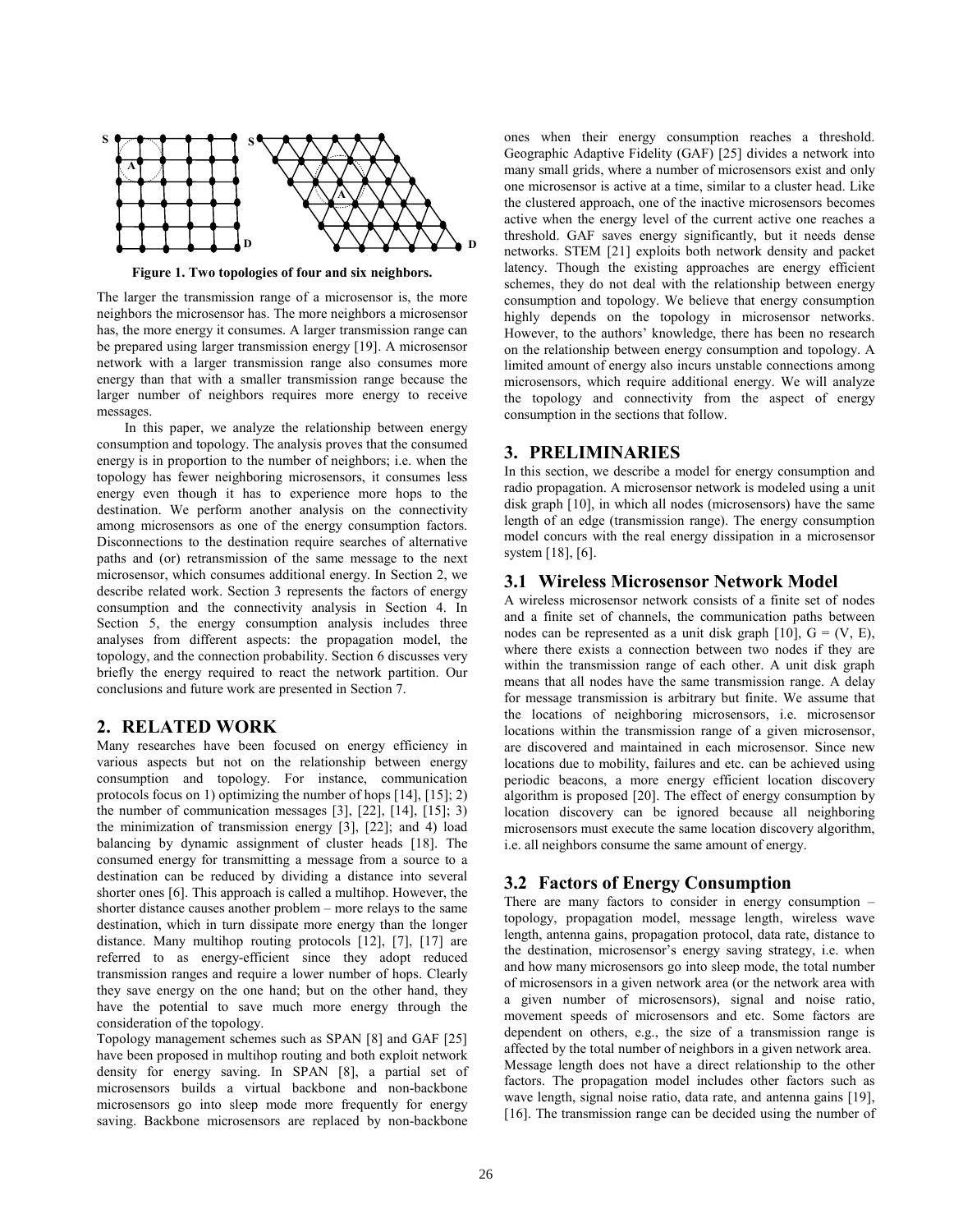microsensors and the network area (see Section 4). The amount of energy to process an incoming message for the selection of the next microsensor is negligible [11]. The movement of a microsensor does not affect other factors and can be treated as a connection or disconnection. If a microsensor moves into another location but is still within the transmission range, the movement does not affect other factors. Instead it only consumes its own energy to move, i.e. kinetic energy. Thus, for energy consumption in a given wireless microsensor network, it is enough to consider only topology, the propagation model and propagation protocols. In addition, connectivity among microsensors must be explored because disconnections or broken links require retransmissions and (or) alternative paths to the destination, which consume additional energy.

#### (1) Topology

The topology shows logical connections, i.e. message paths, among microsensors and the roles of microsensors in the logical connections. For instance, in a one-hop clustering configuration, logical connections are all links of one hop distance from a cluster head and the roles are cluster head or cluster member. However, when a message goes to the destination of multihop distance, energy consumption is only related to the number of neighbors, i.e. how many microsensors are involved in the receipt and retransmission of an incoming message. If the destination is within a one hop distance, energy consumption is still affected by the number of neighboring microsensors. The propagation protocol decides which retransmits and receives an incoming message. In wireless microsensor networks, a message propagates by one hop and total energy consumption is the summation of the consumed energy by one hop propagation of the message. Hence, the logical connections and the roles do not affect the energy consumption 2 and only the number of neighbors decides the amount of energy in one hop.

#### (2) Radio propagation model

l

The propagation model shows the prediction of an average received signal strength at a given distance from a transmitter. Radio propagation generally experiences reflection, diffraction, and scattering by various objects. Generally, received signal strength falls as  $1/d^n$ , where *d* is the distance between the transmitter and the receiver and n is called a path loss exponent [19]. Path loss exponents are not the same in different propagation environments: i.e. 2 in free space, 4 to 6 in obstructed in building, 2.7 to 3.5 in urban area cellular radio and etc. Intuitively when there are many candidate paths to the next microsensor, the minimum energy path is not the minimum distance to the next microsensor; a received signal decreases as 1/d<sup>n</sup>, a detour path, which is not the shortest path, may consume less energy. For instance, in the free space model (the path loss exponent is 2), the required energy to send a message to the next microsensor at distance  $d$  is in proportion to  $d^2$  (assume that the energy consumption is related only to the distance). Assume a detour path has two one-hop distances, *b* and *c*, and a direct path has the distance of *z*. The energy consumption by the detour path is  $(b^2+c^2)$  and the direct path consumes  $z^2$ . When the distance of *z* is given, the values of *b* and *c*, which satisfy the condition of

 ${(b<sup>2</sup>+c<sup>2</sup>) < z<sup>2</sup>}$  and  ${(b+c) > z}<sup>3</sup>$ , can be easily found, e.g. *b*=1, *c*=1 and  $z=1.5$ . When the path loss exponent is different, i.e. the propagation environment is different, the total consumed energy to the destination is different.

#### (3) Propagation protocol

The propagation protocol selects both the path to the next microsensor and which microsensor receives and retransmits an incoming message. Consequently, the protocol decides the number of receivers and transmitters, which affects the amount of consumed energy. Three typical protocols are used in the analysis: only one neighbor retransmits, all neighbors retransmit, and average (*k*-1) neighbors retransmit. Though some protocols like directional propagation and source routing can reduce the amount of consumed energy, they require knowledge on a pre-determined path, i.e. know which microsensor is the next, and (or) the location of a destination. However, they may consume more energy than other protocols since connectivity among microsensors is very prone to break for reasons such as microsensor failure, an operation mode change among transmit/receive/idle/sleep mode, a temporary broken link or a movement to another location. When a next microsensor in a predefined path is not available, the protocol has to find a new candidate path to the destination. This also dissipates energy. (4) Connectivity among microsensors

Wireless networks provide much lower connectivity among neighboring participants than wired networks [19], [1]. When participants are microsensors, i.e. microsensor networks, the limited energy of the microsensor incurs unstable connections to neighboring microsensors. This brings additional energy consumption. Connectivity is related to other network parameters like transmission range, network area, the total number of microsensors, and the number of neighboring microsensors. Connectivity is analyzed in detail in Section 4.

Energy efficient topology in microsensor networks, which incurs less consumed energy to the destination, must be considered collectively from the aspects of: 1) topology itself, 2) radio propagation model, 3) propagation protocol, and 4) connectivity among microsensors. The total consumed energy has to include the effects by 1) the number of messages, 2) the transmission range, 3) energy dissipation for the receipt and transmission of messages, and 4) distance from source to destination.

# **3.3 Energy Consumption Model for Microsensor Networks**

Figure 2 represents the first order radio model [18], which shows energy consumption in each component of a microsensor to transmit and receive an s-bit message.  $E_{Tx\text{-elec}}$  and  $E_{Rx\text{-elec}}$  are the energy of the transmitter and the receiver electronics per bit and the same as  $E_{elec}$  in all the given microsensors. The required energy per bit for the transmit amplifier is represented as Eamp. Hence, necessary energy to send (receive) an s-bit message to (from) the node of the distance *d* is as follows:

$$
E_{Tx}(d) = \{ (E_{elec} * s) + (E_{amp} * s * d^{2}) \}.
$$
  
\n
$$
E_{Rx} = (E_{elec} * s).
$$
 (1)

Energy consumption is in proportion to the distance between the transmitter and the receiver, and the radio characteristics of  $E_{elec}$ and Eamp. The radio characteristics are chosen from current radio

<u>.</u>

<sup>&</sup>lt;sup>2</sup> Actually the propagation protocol selects the next hop using the topology information; thus it is thought to affect the energy consumption to the destination of multihop distance indirectly.

<sup>&</sup>lt;sup>3</sup> The condition is the property of triangles.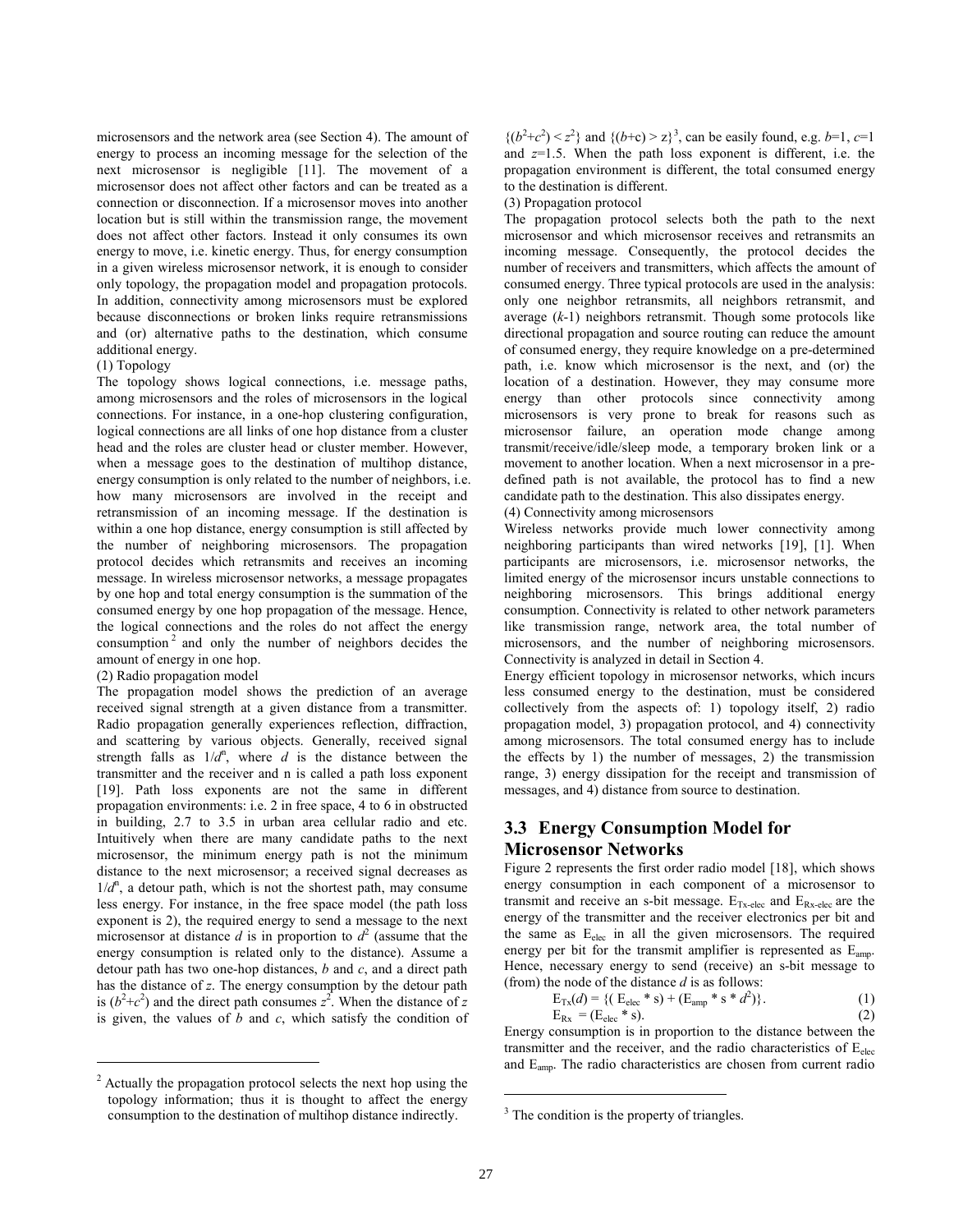design, e.g. Bluetooth specification shows 115nJ/bit of  $E_{elec}$  [2]. The path loss in the free space propagation model is given as -  $10\log[(G_tG_rw^2)/((4\pi)^2d^2)]$ , i.e. the path loss exponent is 2, where  $G_t$  and  $G_r$  are the antenna gains of the transmitter and the receiver, w is the wavelength and *d* is the distance to the receiver [19]. When radio characteristics like  $G_t$ ,  $G_r$  and w are given, the required energy by the transmitter (or the energy consumption by the distance  $\overrightarrow{d}$ ) can be simply written as a form of  $\overrightarrow{d}$ <sup>2</sup>. Hence, the first order radio model can be thought to work both in the free space propagation environment and between two microsensors of distance *d*. If microsensor networks are deployed in other propagation models like *obstructed in building*, where the path loss exponent is 4 to 6, the first order radio model can be applied by adjusting the distance *d* into *g* using the condition  $d^{(4 \text{ to } 6)} = g^2$ .



**Figure 2. First order radio model.** 

#### **4. CONNECTIVITY ANALYSIS**

In this section, we first survey basic properties like minimum transmission range, the minimum number of microsensors to cover a given network area, and etc. With these properties, we compare connectivity, i.e. the probability to the destination between shorter and longer transmission ranges. The comparison shows that the shorter the transmission range of a microsensor is, the fewer neighbors it has. We also analyze the amount of neighboring microsensors needed to reach the destination with the desired probability and the amount of microsensors which we can expect from a given transmission range and network density, N/A. In an example of 400 microsensors deployed in a (10m x 10m) network area, we show that a simple connectivity analysis concurs with our expectation.

#### **4.1 Basic Properties**

We assume that all microsensors communicate with omnidirectional neighbors, i.e. they do not adopt directional antennas. Let N be the total number of microsensors in the network area A. We also assume that r represents an arbitrary transmission range and *k* is the number of microsensors within the area covered by r. Network density is N/A.

*Property 1* (Number of Microsensors)

The number of microsensors in an arbitrary network area is proportional to the transmission range r.

(Proof) When r is a given transmission range, the number of microsensors in the area is  $(N/A) * \pi r^2$ , simply *k*. When all variables except r are fixed, *k* is proportional to r. The larger r is, the larger *k* is.

*Property 2* (Minimum Number of Microsensors)

Two neighbors are the minimum number of neighbors to pass a message to the microsensor of multihop distance.

(Proof) Except the source and the destination microsensor, every intermediary microsensor needs at least one sender and one receiver to relay a message.

*Property 3* (Minimum Transmission Range)

The minimum transmission range for propagation in a given network is  $\sqrt{(3/\pi)^*(A/N)}$ .

(Proof) The minimum number of microsensors for propagation is three, i.e. two neighbors and one as a message sender, and from property 1 we have the minimum transmission range,

$$
\sqrt{(3/\pi)^*(AN)}.
$$

*Property 4* (Minimum Number of Microsensors for Area Coverage)

To cover the given network area A with the transmission range r, the minimal number of microsensors should be satisfied by the equation,  $\{A/(N * \pi r^2)\} = (2\pi)/\sqrt{27}$ .

(Proof) [23].

#### **4.2 Probability to the Destination**

We assume that there are N microsensors randomly deployed in network area A and *M* is the number of microsensors in the area of transmission range r, i.e.  $a = \pi r^2$ . The probability that any microsensor is within area *a* is  $p = \pi r^2/A$ . Similarly the probability that there are *k* microsensors within area *a* is

$$
P[M=k] = C_N^k p^k (1-p)^{N-k}.
$$
 (3)

If we fix r, N and A,  $pN = (\pi r^2/A)^* N$  is constant. When  $pN$  is constant, the equation of (3) has the Poisson distribution of the parameter, *pN*. Thus, equation (3) can be written as follows:

$$
P[M=k] = \{ (pN)^{k} e^{-(pN)} \} / k!, \ k = 0, 1, ..., N.
$$
 (4)

When a given network, i.e. r, N and A, is fixed, we can calculate the probability of a different number of neighbors. The number of neighbors is (*k*-1) and we can save unnecessary energy by forcing some neighboring microsensors to be in sleep mode, not allowing them to be involved in the message relay. Assume that the maximum probability of equation (4) occurs when the number of neighbors is five, i.e.  $k = 6$ , and the number of maximally allowed neighbors under the given r, N and A is 7. In such an environment, one neighboring microsensor is forced to be in sleep mode; thus, only six microsensors work in the transmission and relaying of messages. Microsensor networks do not guarantee a path to the destination even though they have multiple neighboring microsensors.

When a microsensor has (*k*-1) neighboring microsensors and has received the same requests (e.g. send the same message to the same destination) from *q* neighbors, it should designate the remaining neighbors as new relaying microsensors and transmit the message. But all the remaining  $(k-1-q)$  microsensors may be in sleep mode, be failures, or be too short of energy to relay a message. Hence, every microsensor should reserve  $\alpha$ -connectivity, i.e.  $\alpha$ -available candidate microsensors to the destination within the transmission range, to increase the probability of reachability to the destination. The  $\alpha$ -connectivity can be easily determined from *k*, *q*, r, N, A, and the desired probability to the destination. For instance, if we want two times connectivity, i.e. from  $\alpha$  to  $2\alpha$ , the transmission range should be extended by times, i.e. from r to 1.4r. If we do not want to change the transmission range for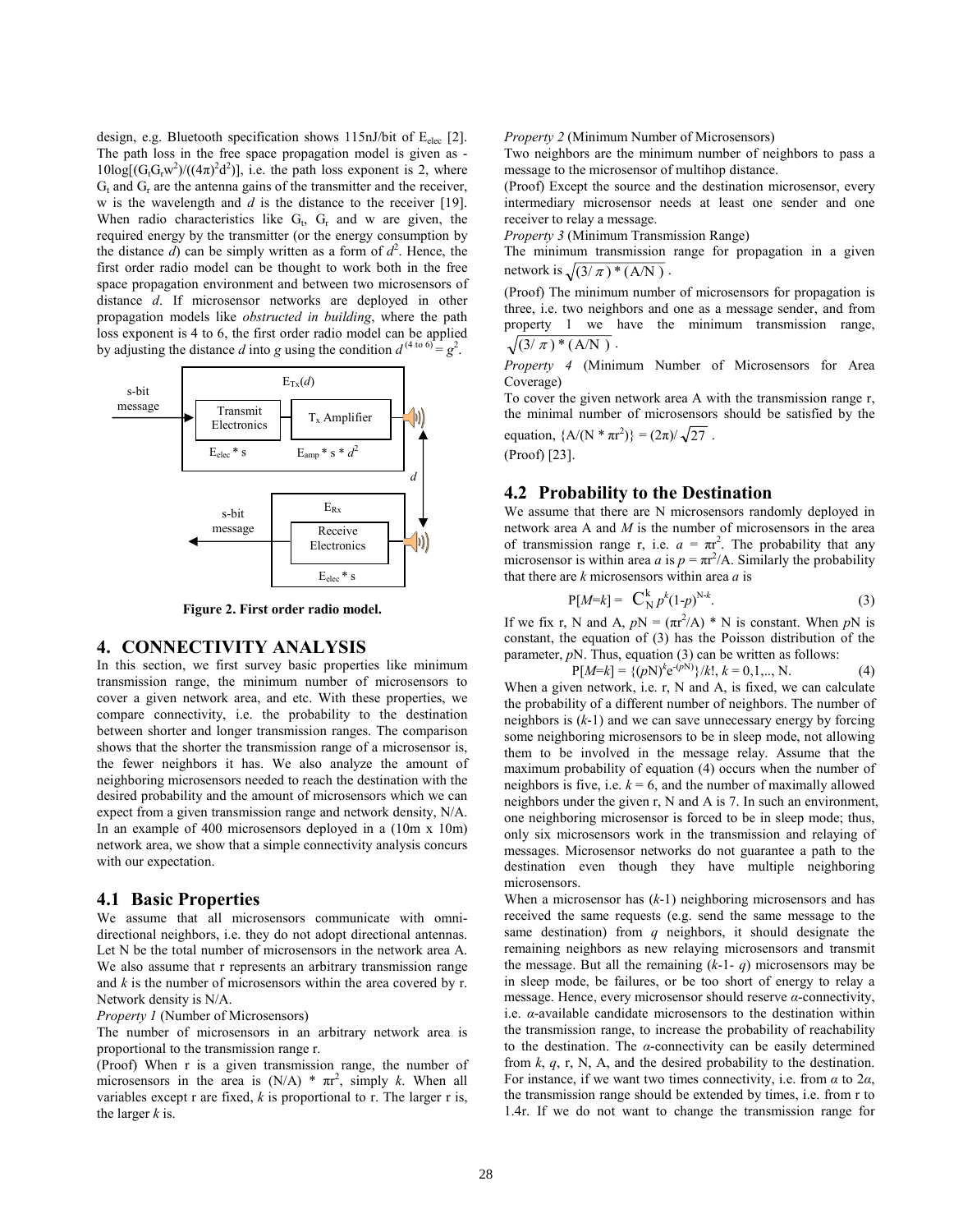energy saving, the network density (say *c*) should be increased two times, i.e. from *c* to 2*c*. Similarly the network area, A, may be adjusted to half of A.

The probability that the number of neighboring microsensors is no less than a specific value *k* is calculated by

$$
P[M \ge k] = 1 - P[M < k] = 1 - e^{-(pN)} \sum_{i=0}^{k-1} \{ (pN)^i / i! \} \cdot (5)
$$

From equation (5), we can estimate the maximum neighboring microsensors under a given probability. If we want at least five neighboring microsensors with 99% under the same network density of  $N/A$ , i.e.  $400/100m^2$ , the minimum transmission range should be 0.8m. With a smaller transmission range than 0.8m, the network area should be changed into a smaller one, i.e. from A to *c*A, where *c* < 1 or more microsensors should be deployed into the same network area, i.e. from N to  $cN$ , where  $c > 1$ .

#### (**Example 1**)

Figure 3 shows 400 microsensors, which are randomly deployed in a network area of 100m2 , 10m x 10m. In Figure 4, the probability of different ranges depends on the number of neighbors, (*k*-1). The transmission range changes from 0.5m to 1.1m and the network density, i.e.  $N/A$ , is  $4/m^2$ . When r is 0.6m, the expected number of microsensors becomes 4.5 from  $(\pi r^2)$  x

(N/A), i.e. 3.5 neighboring microsensors, and the probability of  $(k-1)$  is the highest, i.e. 0.189, when  $(k-1)$  is 3. Figure 5 represents a probability of no less than  $(k-1)$  in the given parameters:  $r, N$ , and A. If we need *t*-resilient paths to the destination and an average of *q* microsensors from neighbors are not operational, the inequality of  $(k - 1 - q - t) > 0$  should be satisfied.

## **5. ENERGY CONSUMPTION ANALYSIS**

In this section we analyze the total energy consumption to the destination from two aspects: the radio propagation model and topology. From them, we can conclude that a topology with a smaller number of neighbors, i.e. a shorter transmission range, consumes less energy than that with a larger number of neighbors, i.e. a longer transmission range. Later we also explore the energy consumption by connectivity; that is, how much energy is required to go the destination under a given connection probability

## **5.1 Preliminaries**

Transmission of a single message over a single communication link is a basic unit of energy and complexity analysis. The amount of necessary energy to send a message depends on message length and the distance between source and destination microsensors. We assume that the propagation protocol transmits the incoming message to its neighbors once. The received message first checks whether the incoming message has already reached its destination. If the receiver is the destination, there is no more work. If the receiver is not the destination, the receiver plays the role of an intermediary. The receiver relays the incoming message to the neighbors which do not send the same message to the receiver.

## **5.2 Energy Consumption in the Propagation Model**

We also consider the radio propagation environments of the different path loss exponents, which consequently result in different energy consumption [19].



**Figure 3. Randomly deployed microsensors.**



**Figure 4. Probability of P[M=k] on transmission range r.** 



**Figure 5. Probability of no less than (k-1).** 

In the free space propagation model, we prove that the shorter transmission range approach consumes less energy than that of the longer transmission range. The conclusion can also be applied to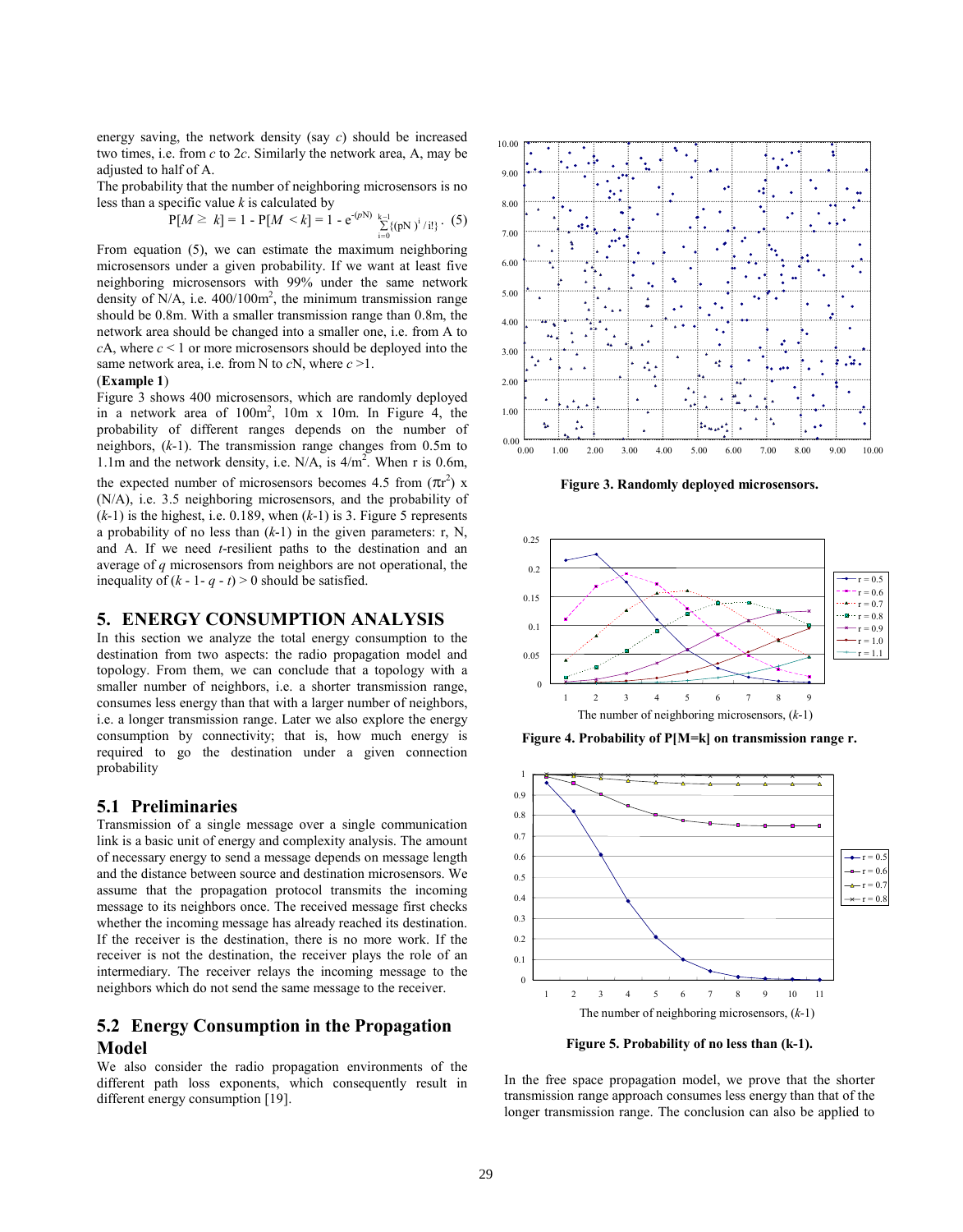other propagation modes. Thus, the shorter the transmission range is, the less the total consumed energy is.

In propagation model based analysis, we assume that even though there are many neighboring microsensors, only one of them relays the message to the destination. If the protocol allows more than one microsensor to transmit the same message, the analysis result will be the same because the multiple transmissions are a repeated execution of a single message transmission.

**Theorem 1** (Free Space Propagation Model)

The topology with two neighbors consumes the minimum amount of energy to the destination under given A, N, and *d*. We assume that the relationship among A, N, and r satisfies property 4. (Proof)

From property 3, we know that the minimal transmission range is  $\sqrt{(3/\pi)^*(A/N)}$  and the number of hops, i.e. the number of

message relay by microsensors is  $(d/\sqrt{(3/\pi)^*(A/N)})$ .

The minimal transmission range occurs when there are two neighbors, i.e. three microsensors in the area by the transmission range r. Similarly with (*k*-1) neighbors, the number of hops is  ${d/\sqrt{(k/\pi)^*(A/N)}}$ . The larger the transmission range is, i.e. the

more neighbors, the smaller the number of hops is.

From equations (1) and (2), the energy consumption of one hop with two and (*k*-1) neighbors of s-bit message are as follows, respectively:

$$
(AN)*{E_{amp} * s * (\sqrt{3/\pi})^2} + (E_{elec} * s * 2). \tag{6}
$$
  

$$
(AN)*{E* s * (\sqrt{1/\pi})^2} + (E* s * (k.1)) \tag{7}
$$

$$
(A/N)^{*} \{E_{amp} * s * (\sqrt{k/\pi})^{2}\} + \{E_{elec} * s * (k-1)\}.
$$
 (7)

The number of hops to the same destination, i.e. the same distance *d*, by two and  $(k-1)$  neighbors are  $\{d/\sqrt{(3/\pi)^*(A/N)}\}$  and  ${d/\sqrt{(k/\pi)^*(A/N)}}$ , respectively. When the number of hops applies to (6) and (7), the total energy to the destination can be represented as follows:

Total energy with two neighbors,  $TE<sub>2</sub>$  is

$$
{\sum_{\text{temp}} s \cdot s + d * \sqrt{(3/\pi) * (A/N)}} +
$$
  
{(E<sub>elec</sub> \* s \* 2d) / \sqrt{(3/\pi) \* (A/N)}}. (8)

Total energy with  $(k-1)$  neighbors,  $TE_{(k-1)}$ , is

$$
{\{E_{amp} * s * d * \sqrt{(k/\pi) * (AN)} \} +}
$$
  

$$
{\{E_{elec} * s * (k-1)d \} / \sqrt{(k/\pi) * (AN)} \}.
$$
 (9)

Clearly the value of equation (9) is always larger than that of equation (8) when  $k = 4,..., N$  if the values of  $E_{amp}$ , s, *d*, and  $E_{elec}$ are the same in both equations.<sup>4</sup>

**Theorem 2** (Other Radio Propagation Models)

l

The topology with two neighbors consumes the minimum amount of energy to the destination in other radio propagation models. (Proof)

In different radio propagation environments, only the path loss exponents are different and any known path loss exponents are larger than one [19]. For instance, the path loss exponents are 2 for the "Free Space," 4 to 6 for "Obstructed in building" and 1.6 to 1.8 for "In building line-of-sight." Thus, again, the value of equation (9) is always larger than that of the equation (8) when *k*  $= 4, ..., N$ .

From both theorems, we can conclude that the minimal energy consumption occurs when the number of neighboring microsensors is two even though it takes a greater number of hops to the destination. However, two neighbor topologies provide a zero-resilient path to the destination, which results in a very high probability of failure to the destination.

## **5.3 Energy Consumption in the Topology**

The total consumed energy depends on the number of generated messages coming from the topology. A possible network topology may take the form of one of three typical topologies (shown in Figure 6): 1) all microsensors are linearly connected; 2) all microsensors are within one transmission range, i.e. fully directly connected; and 3) each microsensor has an average (*k*-1)-neighbor, i.e. *k* microsensors are within the transmission range r.

If all microsensors adopt the same transmission range and message length, the energy to send and receive a message can be represented by  $TE_{Tx}$  and  $TE_{Rx}$  respectively. The specific  $TE_{Tx}$  and TE<sub>Rx</sub> value are determined from r, N, A, the desired probability  $p$ , and the average of non-operational microsensors  $q$ , the distance to the destination  $d$ , the length of message s and  $\alpha$ -connectivity to the destination (see sections 3 and 4). The propagation models and routing algorithms<sup>5</sup> also affect the  $TE_{Tx}$  and  $TE_{Rx}$  value [19]. The message propagation from source to destination makes a tree, where the source is a root and the destination becomes a leaf. Intermediary microsensors relay messages at most one time and do not retransmit the same message to neighboring microsensors. Case 1: Linearly connected

The maximum distance for a message to go is (N-1) hops, in a row of N microsensors and (N-1) messages as relay from each microsensor, which result in (N-1) messages. Message propagation spends only one transmission energy in relay to a next microsensor and consumes one receive energy from its one neighbor. The necessary energy is  $(N-1) * (TE_{Rx} + TE_{Tx})$ .

In two different transmission ranges, say r and r' and  $r > r'$ , the maximally possible distance is

$$
\{(N-1) * r\} - \{(N-1) * r'\} < r'. \tag{10}
$$

The inequality of (10), i.e.  $\{(N-1)/N\} < (r')r$ , shows that the difference between two transmission ranges is only  $(1/N)$ , which is very small. In the first order radio model the difference of consumed energy is

$$
(N-1) * {E_{amp} * s * (r^2 - r^{2})}.
$$
 (11)

The value of  $(r^2 - r^2)$  is almost zero; thus, the value of (11) becomes zero.

Case 2: Fully directly connected

A source microsensor knows that the destination is one of the neighboring microsensors. To send a message to the destination, a message is transmitted to all neighbors and (N-1) neighboring microsensors hear the message. The total number of messages in this configuration is one transmission and (N-1) microsensors listen to the message. The necessary energy is

 $\{({\rm N-1}) * {\rm TE}_{\rm Rx}\} + {\rm TE}_{\rm Tx}.$  (12)

<u>.</u>

<sup>&</sup>lt;sup>4</sup> When  $k = 3$ , the topology is in a row; the difference in consumed energy is almost zero (see 5.3 Energy Consumption in the Topology).

<sup>&</sup>lt;sup>5</sup> There are many routing algorithms that are based on different assumptions; e.g. one-hop distance clustering based routing, virtual backbone based routing, and etc. But we assume there are no specific routing algorithms, virtual backbones and knowledge like the destination coordinates. Our analysis adopts omni directional propagation as a communication mechanism.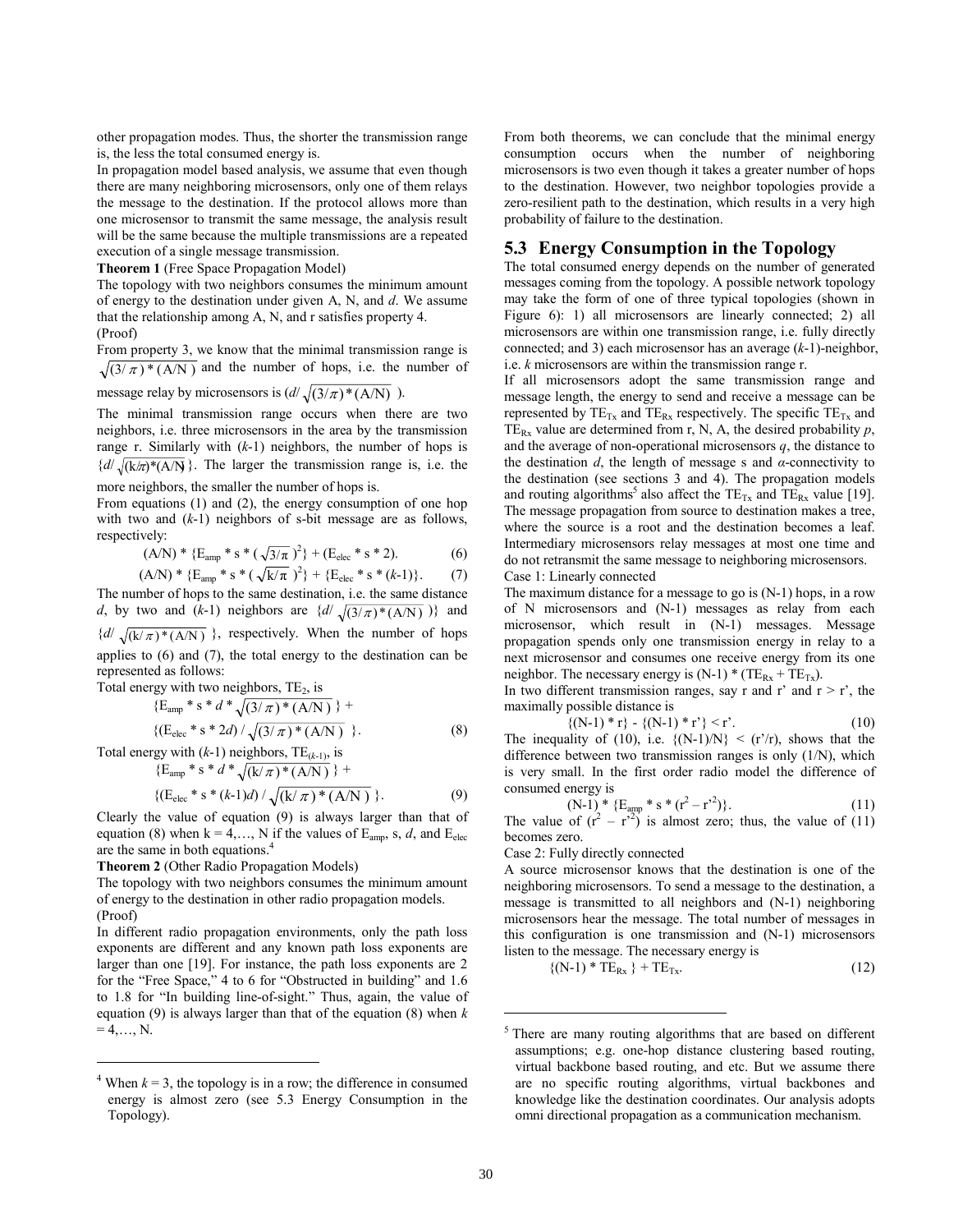The difference of consumed energy between the two transmission ranges of r and r' is

$$
{\{E_{amp} * s * (r^2 - r^2)\}}.
$$
\nEquation (13) is much smaller, then equation (11) and becomes

Equation (13) is much smaller than equation (11) and becomes zero.



**Figure 6. Possible topologies.** 

Case 3: Average (*k*-1) neighbors

In this case, the height of a propagation tree is the ceiling  $(log_{k+1})$  $_{1}$ N). Each height except the leaves has  $(k-1)$ <sup>height</sup> microsensors (e.g. there are  $(k-1)^2$  microsensors at height 2). In the propagation tree, each microsensor plays one of the following roles – a root, a leaf or an intermediary. The number of roots, leaves and intermediaries are as follows:

root  $= 1$ 

intermediary = 
$$
\sum_{i=0}^{flooring(\log_{(k-1)}N)} (k-1)^i
$$
-root

 $leaf = N - intermediary - root.$  (14) At the leaves, microsensors receive only a message and do not relay an incoming message. A root, i.e. the source node, expends the energy of  $TE_{Tx}$ . Each intermediary microsensor consumes  ${({\rm (TE}_{\rm Rx} * (k-1)) + {\rm TE}_{\rm TX}}$ , and receives the same message from  $(k-1)$ 1) neighbors and relays it to the neighbors. The necessary energy for this topology<sup>6</sup> is the sum of the energy at the root, the energy at the intermediary, and the energy at the leaves. The consumed energy is as follows:

the energy at the root =  $TE_{TX}$ 

the energy at the intermediary =

{
$$
(k-1) * TE_{RX} + TE_{TX}
$$
} \* {  $\sum_{i=0}^{flooring(\log_{(k-1)} N)} (k-1)^{i} - 1$ }

the energy at the leaves =

l

$$
\{(k-1) * TE_{Rx}\} * \{N - \sum_{i=0}^{\text{flooring}(\log_{(k-1)} N)} (k-1)^i\}.
$$
 (15)

The total consumed energy of equation (15) depends on N, (*k*-1), A, and the ratio of  $TE_{TX}$  and  $TE_{RX}$ .

**Theorem 3** (Energy Consumption by Number of Neighbors) The topology with a smaller number of neighboring microsensors dissipates less energy than that with more neighbors. (Proof)

*Part A*: the second and the third component of equation (15) are *monotonic* increasing functions depending on *k*, i.e. when *k* increases, the value of the second and third also increase. Thus, when given N, A,  $TE_{TX}$ , and  $TE_{RX}$ , the total dissipated energy with smaller neighbors is less than that of more neighbors.

*Part B*: assume that a directional propagation is possible with the help of some knowledge of the destination and current location. In that case only one microsensor relays the incoming message and remaining (*k*-1) neighbors do not retransmit, i.e. only dissipate the energy for message reception. This is the same situation as the analysis of energy consumption in the propagation models.

From *part A* and *B*, we can conclude that the topology with the smaller number of neighboring microsensors consumes a less amount of energy than that of more neighbors.

## **5.4 Energy Consumption by the Connection Probability**

Using equations (4) and (5), we can eliminate the uncertainty of connection by limited energy, failures and temporary broken links. To minimize the energy consumption to the destination, we select the transmission range which has the maximum probability in P[*M*=*k*]. In Figure 4, we assume that we need an exact three neighbor topology, in which the transmission range of 0.6 has the highest probability of 0.2. If we need more than three neighbors with higher probability than 90%, the transmission range should be at minimum 0.6 (in Figure 5). However, if we want the topology of three neighbors with more than 95% probability, the transmission range should start from 0.7, not 0.6. The expected total energy consumption is a summation of the two energies: the normal consumed energy under the connection probability and the additional energy to cover deficiency to full connection, i.e. 100% connection probability. If the total consumed energy with 90% probability is *y*, then the expected total energy is  $(y+0.11y)$ . In Figure 5, if we need at least three neighbors with 90% probability, the possible transmission ranges are 0.6 to 0.8. We select the minimum transmission of 0.6 for it incurs less energy consumption than that of 0.7 or 0.8, from our analysis in 5.2 and 5.3 in Section 5. When the budget of energy to the destination is given, the minimum transmission range can be decided from equations (4) and (5). If a connection probability is given with other constraints like the energy budget, we can also select the optimal number of neighbors, transmission range, and etc.

#### (**Example 2**)

We select the same network conditions as those of Figure 3; 400 microsensors which are randomly deployed in the network area of 100m2 , 10m x 10m. We choose the possible number of neighbors from 2 to 10. The transmission range should be at least 0.89m, i.e.  $\left(\sqrt{\frac{(10/12.56)}{(10.12.56)}} \text{ m}\right)$ , from properties 1 and 2, i.e.  $\pi r^2(N/A) > 10$ , if we

assume that an average of two neighboring microsensors is not in operational mode, sleep mode or failure. The transmission range allows the maximum 8-resilient paths to the destination; two are not in operation and eight can be candidates. The ratio between TE<sub>RX</sub> and TE<sub>TX</sub> from (1) and (2) can be written as TE<sub>TX</sub> =  $cTE_{RX}$ , where  $c > 1$ . The higher the data rate is, the more energy the

 $6$  We assume that the topology is  $(k-1)$ -ary full balanced tree.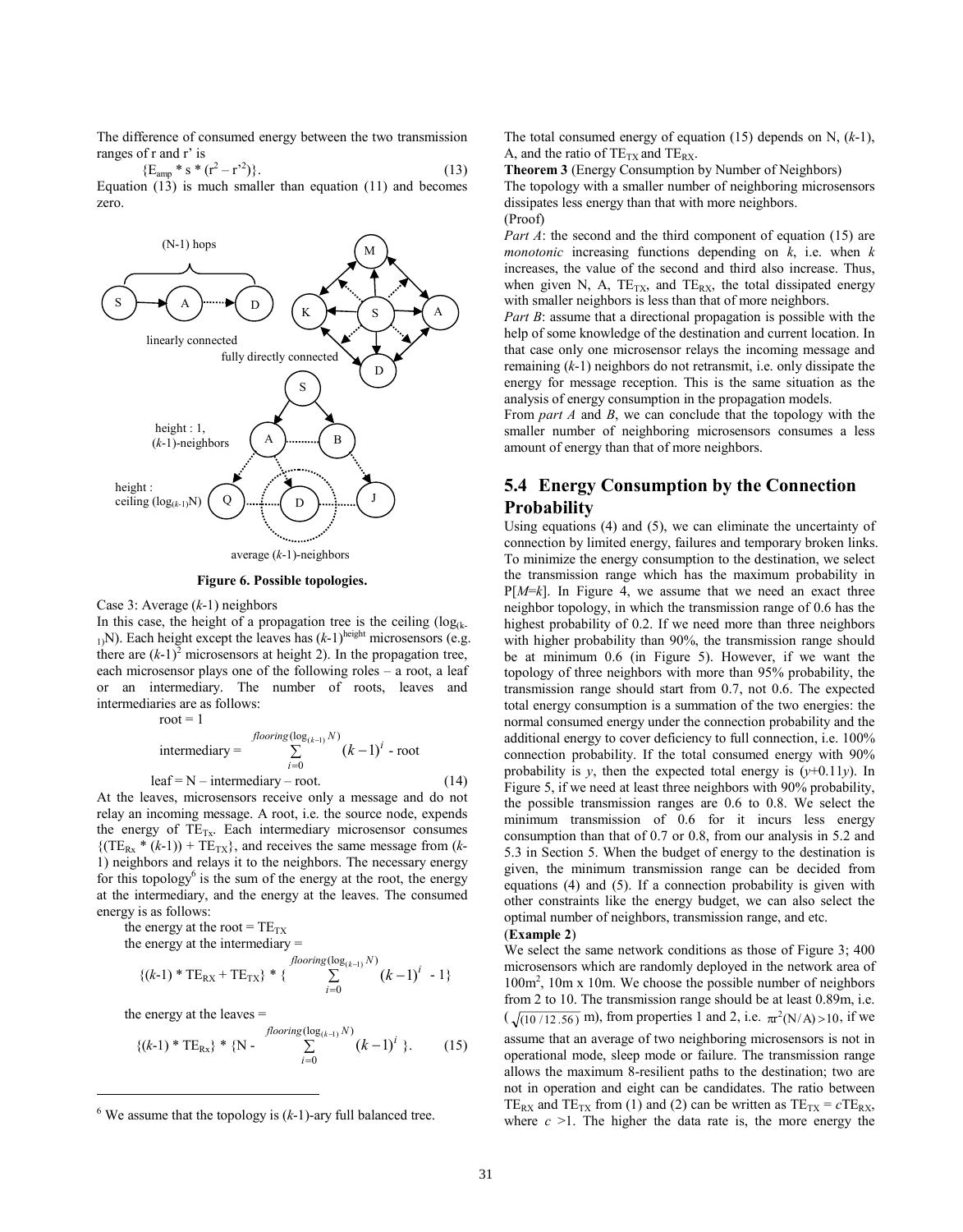transmission power requires [16]. The transmission strategy also affects the total energy consumption, i.e. the periodic sleeping dissipates less energy than the non-sleeping strategy [26]. The effects by data transmission rate and sleeping strategy are assumed to be included in the parameters  $TE_{TX}$  and  $TE_{RX}$ . The data length, s, does not affect the ratio because it is in both equations. We also select the first order radio model and corresponding  $E_{elec}$  and  $E_{amp}$ values as 50nJ/bit and  $100pJ/bit/m^2$  [18]. In Figure 7, we change both the network density, i.e. the value of (N/A), and the number of neighboring microsensors, (*k*-1). We monitor the total consumed energy in Figure 8, which depends on the transmission range and the ratio of  $TE_{TX}/TE_{RX}$ . Figure 9 shows the total energy in the different network densities. The three figures represent that the more the neighboring microsensors exist, the more energy the network requires; and the higher the ratio of  $TE_{TX}$  and  $TE_{RX}$  (or the transmission range) is, the more energy the network consumes. With the same number of neighbors, the higher the network density is, the more energy the network consumes.

## **6. DISCUSSION**

In this section, we analyze the required energy when the network partition occurs. When a microsensor in the path to the destination is out of reach, two microsensors (incoming and outgoing neighbors in the path) detect such a disconnection immediately. The topologies of linearly connected or fully connected cases are very simple – a network separation occurs. We discuss the average (*k*-1)-neighbor case below.

# **6.1 One Intermediary Microsensor is Out of Reach**

The microsensor in an outgoing path selects the next candidate path and notifies to a new incoming microsensor. The new incoming microsensor changes its outgoing path. Thus, two transmissions are required: one from an outgoing microsensor and another from a new incoming microsensor as a confirmation. The required energy consumption is  $2 * {(k-1) * TE_{Rx} + TE_{Tx}}$ .

### **6.2 The Destination is Disconnected**

The incoming microsensor of the destination broadcasts a message to search the destination. A question arises: how much the search has to expand. The search scope depends on the given conditions such as distance (e.g., only one hop or the entire network) or energy amount. The required energy for the search is the same as that described in Section 5 – the same destination and the new source. If the destination is not found, an error message is generated to the source. When search results contain new detour paths to the destination, a lower energy path is selected. If the destination is still within one hop distance, then the energy to find a new path to the destination is  $\{((k-1) * TE_{Rx} + TE_{Tx}) + (k-1) *$  $((k-1) * TE_{Rx} + TE_{Tx})$ , i.e.  $\{k * ((k-1) * TE_{Rx} + TE_{Tx})\}$ . All neighbors, (*k*-1), transmit the search message and receive the same requests from all its neighbors, (*k*-1).

## **7. CONCLUSION**

We show that when it has fewer neighbors, microsensor topology dissipates smaller energy even though it has to experience more hops to the destination. Thus, an energy efficient topology must have fewer neighbors. As well, the connection probability incurs additional energy to the destination. Using the connection probability, we can decide on an energy efficient topology using the following parameters: the number of neighbors, transmission range, network density, the maximum allowed energy and etc. We plan to analyze the energy consumption induced by microsensor mobility in future work.



**Figure 7. Total energy by transmission range.**



**Figure 8. Total energy by TE<sub>TX</sub>/TE<sub>Ry</sub>.** 



**Figure 9. Total energy by different density, 1 to 4.**